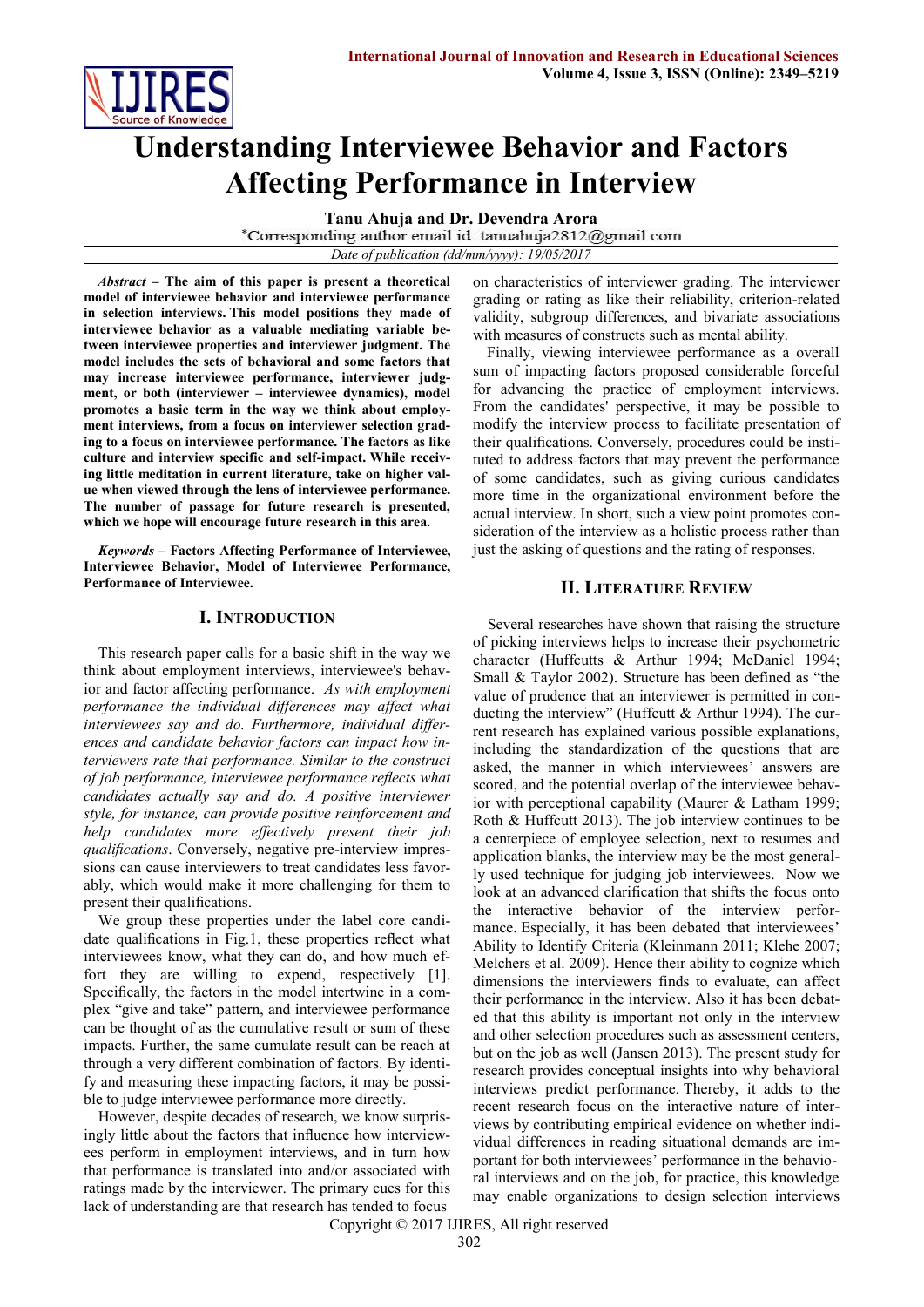

that better assess interviewees' job-relevant individual or personal differences [2].

Case history of the core interviewee's qualifications includes more general properties such as personality, mental ability, experience, goals and interests. We group these antecedents under the label General Attributes. However, interviewees do not always present their core interviewees qualifications and general properties accurately or completely as shown in Fig.1, there are five sets of factors that can impact interviewee performance over and above the core interviewee's qualifications and general properties of the interviewees. Three of these sets (Interviewer– interviewee dynamics, Interviewee state influences, and Supplemental preparation) pertain somewhat directly to the capability of interviewees to handle the interpersonal and personal presentation aspects of an interview, and span various influences including state of mind, the interviewer and prior dealings with interviews. A fourth set, Interview design opinion, identifies factors pertaining to the format of the interview. The final set, Demographic/personal characteristics, includes interviewee properties that should not directly influence their capability to present their qualifications but in reality can. For instance, structuring the method of scoring responses can improve the correspondence between interviewee performance and interviewer ratings, whereas candidate attractiveness has the potential to drive them further apart.



Fig. 1. Model of interviewee performance as a mediating construct between candidate attributes and interviewer ratings.

# **III. FACTOR AFFECTING PERFORMANCE OF INTERVIEWEE IN INTERVIEW**

#### *Interviewer Characteristics*

There are many differences about interviewers that may affect how well they conduct an interview and make decisions about interviewee. A few of them are how much experience they have as an interviewer, their personality, and intelligence. To date, it is not clear how experience affects the results of interviews. In some cases, prior experience as an interviewer leads them to use more of the information provided by the interviewee to decide if an interviewee is right for the job intelligence. In other cases, the experience of the interviewer did not help them make more accurate decisions [3]. A factor for the various results could be the type of experience the interviewer had. Also the other differences such as personality or intelligence in the interviewer could be a reason why results vary. The mental ability of interviewers may play a role in how good they are as interviewers. Higher spiritual ability is grandly because during the interview, a lot of information needs to be processed what the interviewee said, what they meant and what it means for how they can do the job etc. Research has shown that higher in general mental ability were more accurate when judging the personality of others. Also, interviewers who have higher social intelligence and emotional intelligence seem to do a better job of understanding how an interviewee behaves in an interview and what that means for how they will act once on the job. The personality of the interviewer may also affect the ratings they give interviewees. There are many ways that personality and social skills can impact one's ability to be a good judge or interviewer. Some of the exclusive social skills good judges display are fervency, interest in attaching with others, and eye contact. Interviewers who display warm behaviors, such as smiling and leaning toward the applicant, are rated more positively than those who don't act this way or show cold behaviors. Interviewers who select to join with others also tend to judge interviewee more accurately. It is likely that these people are using information from their own personalities as well as how they see people in general to help them be more accurate.

#### *Interview Structure Issues*

As discussed previously, interviews with more structure are considered best practice, as they tend to result in much better decisions about who will be a good performing interviewee than interviews with less structure. Structure in an interview can be compared to the standardization of a typical paper and pencil test: It would be considered unjustifiable if each test taker were given different questions and a different number of questions on an exam and if their answers were each graded differently. However this is exactly what occurs in an unstructured interview; interviewers decide the number and content of questions, rate responses using whatever strategy they want and may score some interviewee more harshly than others. Thus, interviewers who don't consider at least a moderate amount of structure may make it hard for an organization's interview to effectively select candidates that best fit the work needs of the organization.

#### *Interviewer Rating Reliability*

In terms of reliability, meta-analytic results provided evidence that interviews can have acceptable levels of interrater reliability, or consistent ratings across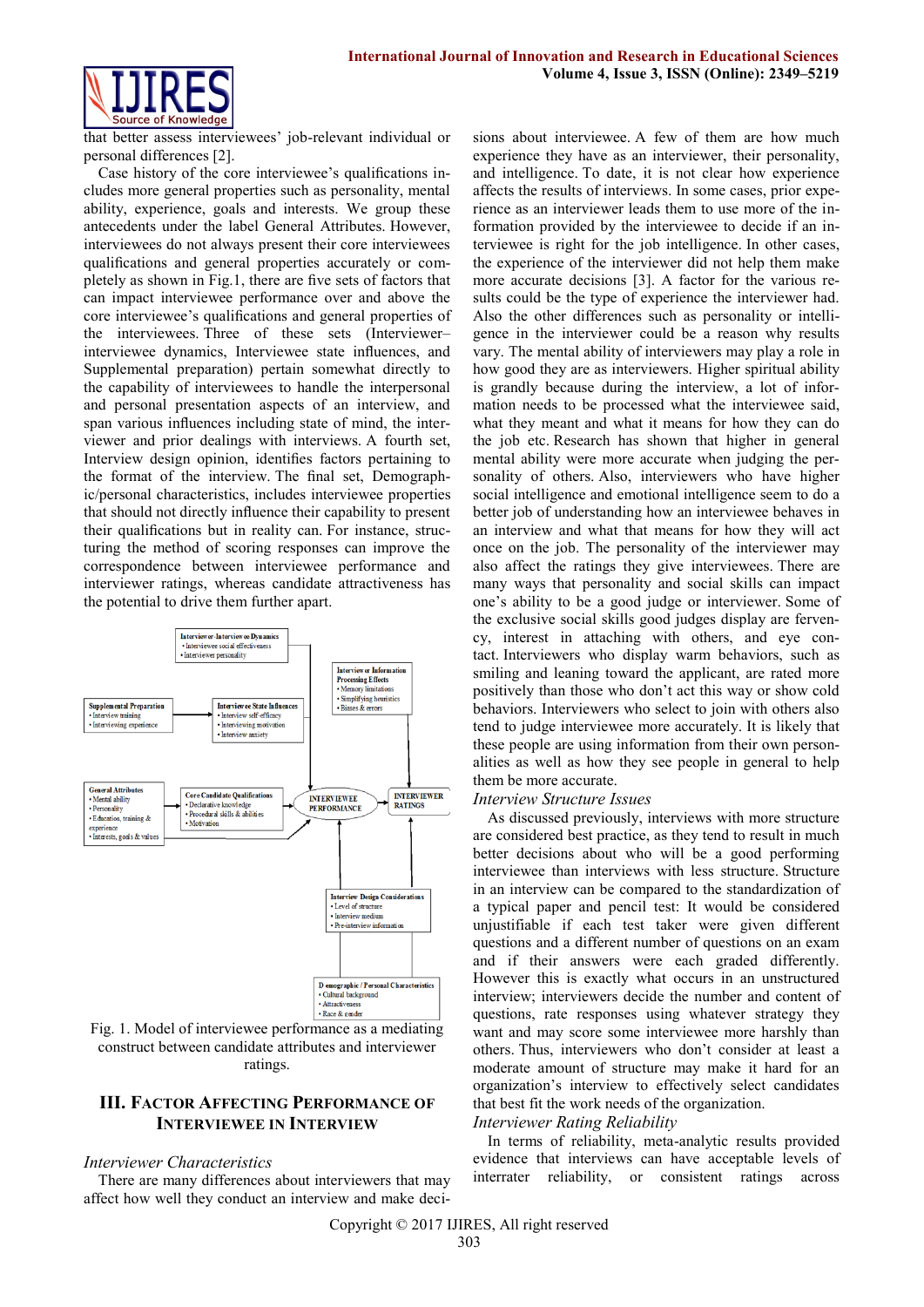

interviewer's interrater reliability when a structured panel interview is used.

#### *Interviewee Reactions*

Interviewee reactions to the interview process include specific factors such as; fairness, emotional responses, and attitudes toward the interviewer or the organization. Even the applicant's feeling of the interview process may not impact the interviewer(s) ability to distinguish between individuals' suitability and applicants reactions are important as those who react negatively to the selection process are more likely to roll back from the selection process. They are less likely to accept a job offer, apply on future occasions or to speak highly of the organization to others and to be a customer of that business Compared to other selection methods, such as personality or cognitive ability tests, interviewee, from different cultures may have positive opinions about interviews. Interview design can influence interviewee' positive and negative reactions, though research findings on applicants preferences for structured compared to unstructured interviews appear contradictory. Interviewee's negative reactions to structured interviews may be diminished by providing information about the job and organization. Providing interview questions to interviewee before the interview, or telling them how their answers will be evaluated, are also received positively.

# *Types of Questions*

The type of questions asked can affect interviewee reactions. General questions are viewed more positively than situational or behavioral questions and 'puzzle' interview questions may be perceived as negative being perceived unrelated to the job, unfair, or unclear how to answer. Using questions that discriminating unfairly in law unsurprisingly are viewed negatively with interviewee less likely to accept a job offer, or to recommend the organization to others. Few of the questions and anxieties on the mind of the hiring interviewer comprise:

- 1. Does this person have the skills I need to get the job done?
- 2. Will he or she fit in with the department or team?
- 3. Can I manage this person?
- 4. Does this person demonstrate honesty, integrity, and a good work ethic?
- 5. What motivates this person?
- 6. Do I like this person, and will he or she get along with others?
- 7. Will he or she focus on tasks and stick to the job until it is done?
- 8. Will this person perform up to the level the company requires for success?

A sample of intention behind questions asked for understanding observable responses, displayed character, and underlying motivation:

- 9. What did the candidate really do in this job?
- 10. What role did he or she play, supportive or leading?
- 11. How much influence did the candidate exert on the outcomes of projects?
- 12. How did the candidate handle problems that came up?
- 13. How does this candidate come across?
- 14. How serious is the candidate about his or her career and this job?
- 15. Is he or she bright and likable?
- 16. Did the candidate prepare for this interview?
- 17. Is the candidate being forthright with information?
- 18. Does this person communicate well in a somewhat stressful face-to-face conversation?
- 19. Does the candidate stay focused on the question asked or ramble along?
- 20. Did the candidate exhibit good judgment in the career moves he or she made?
- 21. Did the candidate grow in his or her job and take on more responsibilities over time or merely do the same thing repeatedly?
- 22. Did the candidate demonstrate leadership, integrity, and effective communications, teamwork, and persuasion skills (among others)?

#### *Interview Anxiety*

Interview anxiety refers to having unpleasant feelings before or during a job interview. It also reflects the fear of partaking in an interview. Job interviewee may feel this increased sense of anxiety because they have little to no control over the interview process. It could also be since they have to speak with an unknown. Due to this fear, anxious candidates display certain behaviors or traits that signal to the interviewer that they are anxious. Examples of such behaviors include frequent pauses, speaking more slowly than usual, and biting or licking of lips. Research has identified five dimensions of interview anxiety: communication anxiety, social anxiety, performance anxiety, behavioral anxiety and appearance anxiety. Further research shows that both the interviewer and interviewee agree that speaking slowly is a clear sign of interview anxiety. However, they do not agree on other anxiety indicators such as frequent pauses and biting or licking of lips. Trait judgments are also related to interview anxiety and can affect interviewer perceptions of anxiety. Low assertiveness has been identified as the key characteristics related to interview anxiety. Thus, the most important indicators of interview anxiety are slow speech rate and low assertiveness. Another issue in interview anxiety is gender differences. Although females report being more anxious than males in interviews, their anxiety is not as readily detected as that for males. This can be explained by the Sex-Linked Anxiety Coping Theory (SCT). This theory suggests that females cope better than males when they are anxious in interviews. The 'friendliness' of the interviewer may be balanced to fairness of the procedure and improve the likelihood of accepting a job offer and face-to-face interviews compared to video conferencing and telephone interviews. In video conferencing interviews the feeling of the interviewer may be seen as less personable, strong and adequate.

#### *Implications for Applicants*

Whether anxieties come from individual differences or from the interview setting, they have important costs for job candidates. These include: limiting effective communication and display of future potential reducing interview performance and evaluation despite potential fit for the job and reducing the chance of a second interview compared

Copyright © 2017 IJIRES, All right reserved